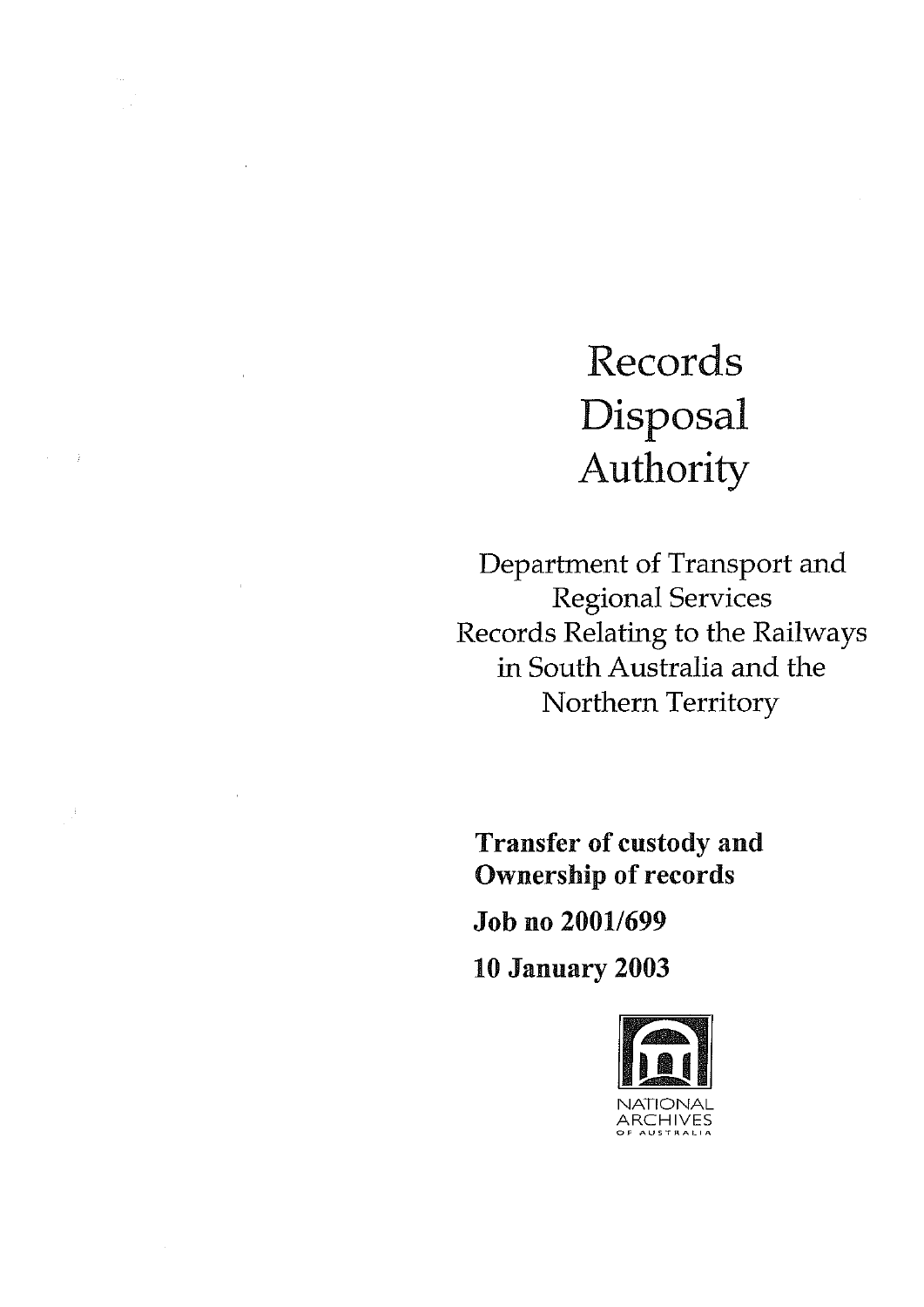© Commonwealth of Australia 2003

 $\ddot{\phantom{0}}$ 

This work is copyright. Apart from any use as permitted under the *Copyright*  Act 1968, no part may be reproduced by any process without prior written permission from the National Archives of Australia. Requests and inquiries concerning reproduction and rights should be directed to the Publications Manager, National Archives of Australia, PO Box 7425, Canberra Mail Centre ACT 2610, Australia.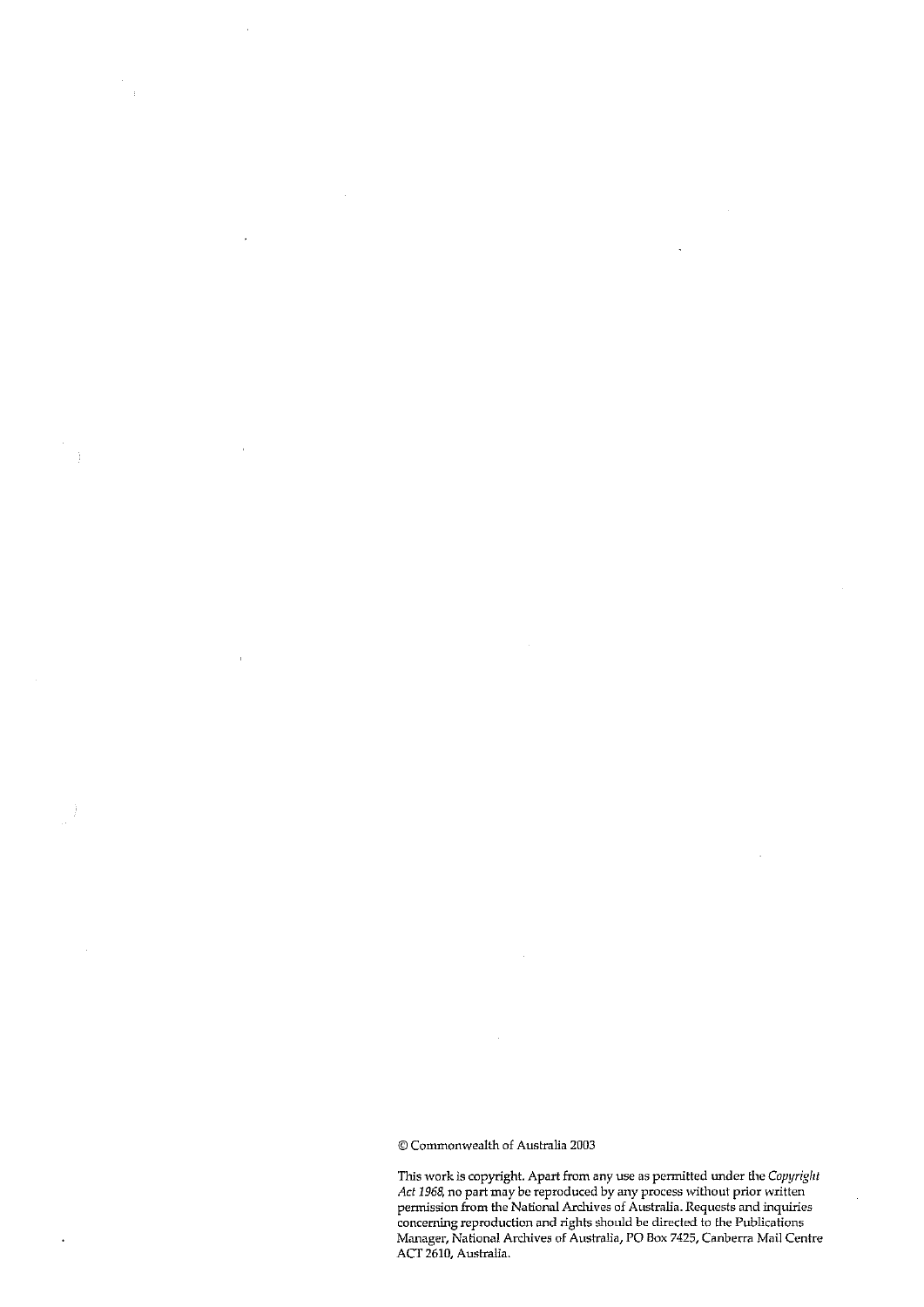$\sim$ 

#### **CONTENTS**

 $\sim$ 

 $\bar{z}$ 

 $\begin{pmatrix} 1 & 0 \\ 0 & 1 \end{pmatrix}$ 

 $\frac{1}{\sqrt{2}}$ 

| <b>INTRODUCTION</b>                                     | 5 |
|---------------------------------------------------------|---|
|                                                         |   |
| The Appraisal Process                                   | 5 |
| Disposal Authorisation                                  | 5 |
| Purpose of this Authority                               | 5 |
| Using this Authority                                    | 5 |
| Amendment of this Authority                             | 5 |
| Contact Information                                     | 6 |
| <b>CONDITIONS ATTACHED TO THIS DISPOSAL AUTHORITY</b>   | 7 |
| Specific conditions attached to this disposal authority | 7 |
| <u>AUTHORISATION</u>                                    | 8 |
| LASSES                                                  | 9 |

 $\hat{\boldsymbol{\beta}}$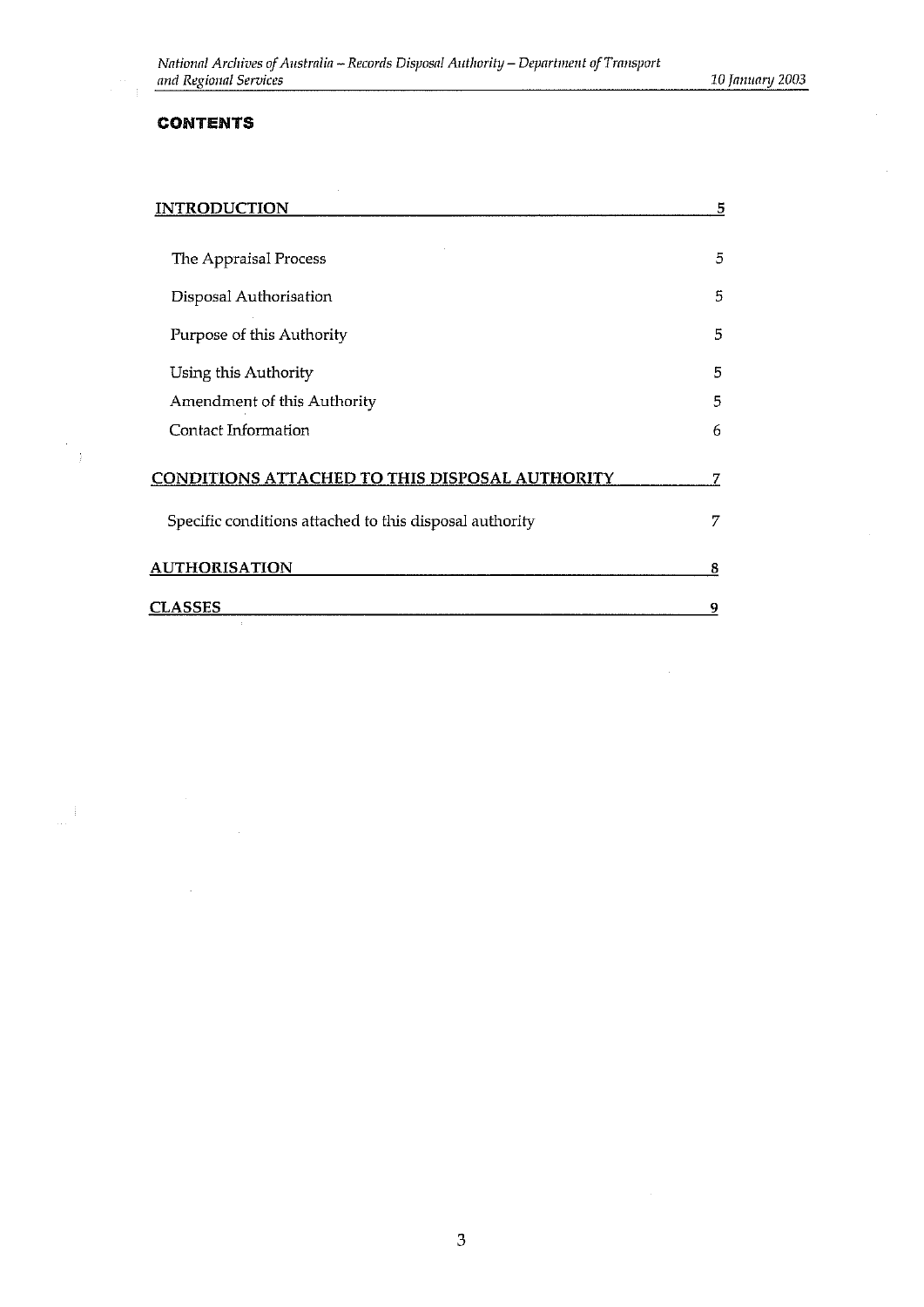$\bar{\tau}$  .

 $\begin{array}{c} \mathcal{L}_{\mathcal{A}} \\ \mathcal{L}_{\mathcal{A}} \\ \mathcal{L}_{\mathcal{A}} \end{array}$ 

 $\frac{1}{\sigma^2}$ 

 $\hat{t}$ 

 $\bar{1}$ 

 $\epsilon$ 

 $\hat{\boldsymbol{\beta}}$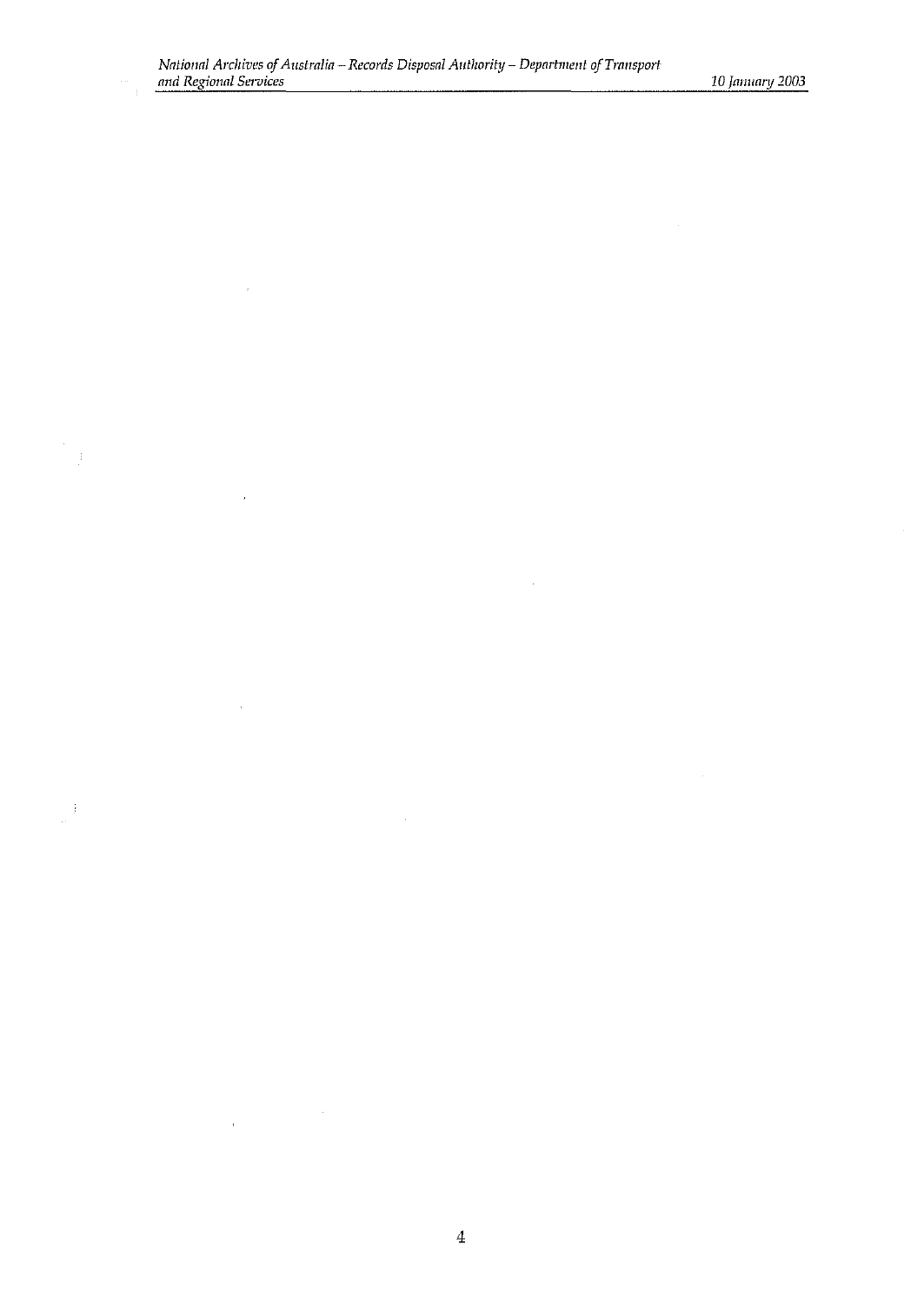#### **iNTRODUCTiON**

#### The appraisal process

The appraisal of Commonwealth records is based on the methodology for Designing and Implementing Recordkeeping Systems (DIRKS) outlined in the Australian Standard AS4390-1996, *Records Management,* Part 1: General, Clause 1.3, and expanded in the DIRKS Manual. It is an analytical process that involves identifying which records should be created, assessing the value of records for future use, identifying those records with enduring value and deciding how soon the remainder can be destroyed or otherwise disposed of.

The process can involve making decisions about the alteration of records, and where records have already been created, the transfer of ownership or custody of these records. It also involves authorising the action arising from the assessment and putting the action into effect by sentencing. The appraisal process provides a framework of accountability for recordkeeping.

#### Disposal authorisation

Section 24 of *the Archives Act of1983* provides that records are not to be disposed of without the consent of the Archives unless the action of disposal is positively required by law, or takes place in accordance with a normal administrative practice of which the Archives does not disapprove. Advice on the provisions of the Archives Act can be obtained from any National Archives office.

#### Purpose of this authority

This authority authorises the transfer of custody and ownership of Commonwealth records as required by the Archives Act.

#### Using this authority

This authority covers records controlled by the Department of Transport and Regional Services and applies only to the records or classes of records described in the authority.

This authority is to be used to determine the custody and/or ownership of those Commonwealth records covered by it. This is done by a process known as 'sentencing'. Sentencing involves the examination of records in order to identify the individual disposal class to which they belong. This process enables the sentencing officer to determine the appropriate disposal action for the records.

The sentence imposed upon records covered by this authority must not be carried out before it has been determined if any of the sentenced records are due to be used in evidence in legal proceedings or if any of the sentenced records are covered by a disposal freeze issued by the National Archives.

Advice on sentencing and disposal freezes can be obtained from your nearest National Archives office.

#### Amendment of this authority

An amendment of this authority must be approved by the National Archives. Officers using the authority should advise the National Archives of any changes considered desirable.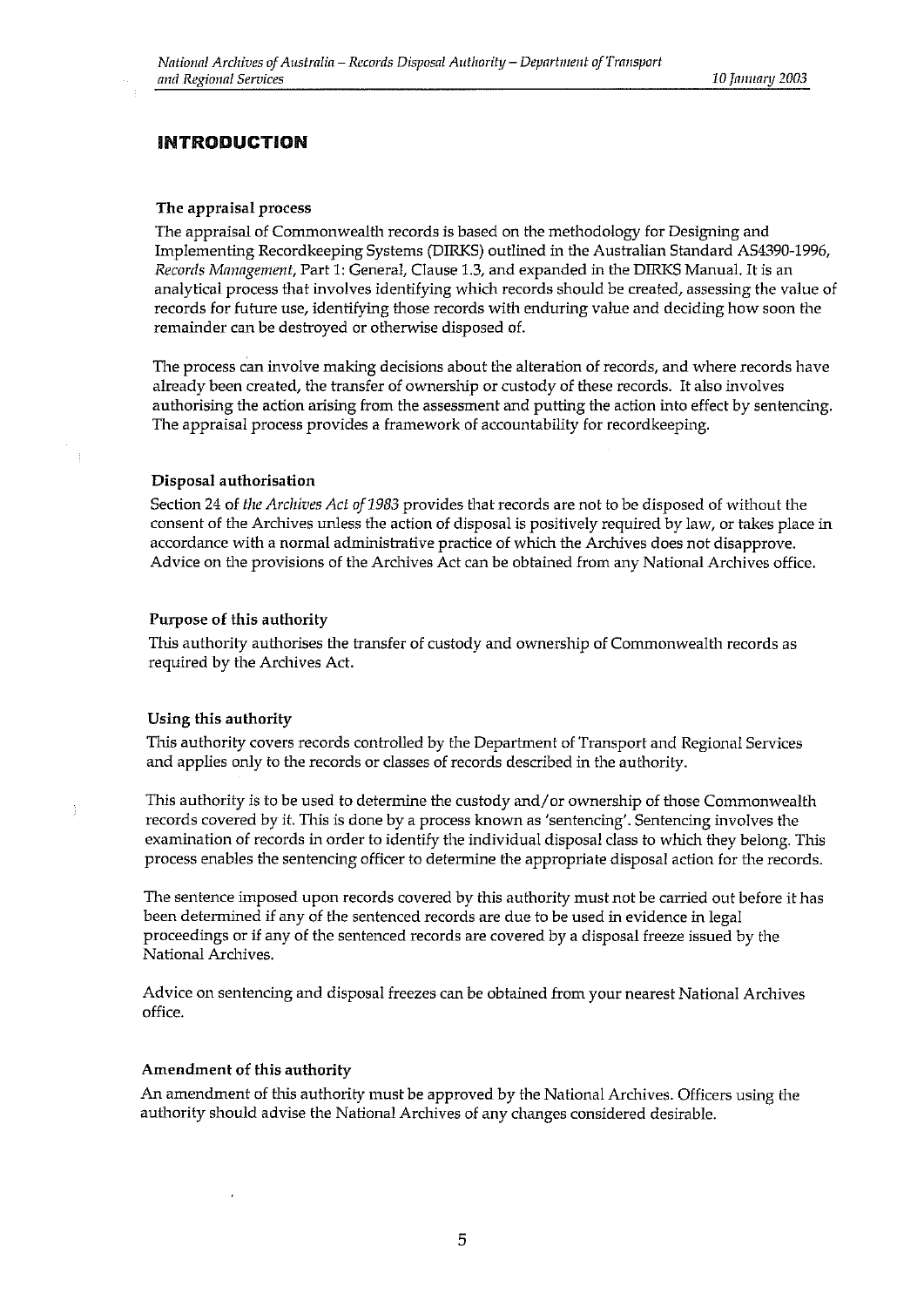#### CONTACT INFORMATION

 $\hat{\mathbf{r}}$ 

 $\bar{\beta}$ 

 $\bar{z}$ 

 $\frac{1}{\alpha}$ 

 $\left\{\begin{array}{c} 1 \\ 0 \\ 0 \end{array}\right\}$ 

 $\overline{1}$ 

| 1. For changes to this RDA contact the Canberra Office of the National Archives of Australia: |                                 |  |  |
|-----------------------------------------------------------------------------------------------|---------------------------------|--|--|
| Queen Victoria Terrace                                                                        | Tel: (02) 6212 3610             |  |  |
| Parkes ACT 2600                                                                               |                                 |  |  |
| PO Box 7425                                                                                   | Email: recordkeeping@naa.gov.au |  |  |
| Canberra Mail Centre                                                                          |                                 |  |  |
| ACT 2610                                                                                      | Website: www.naa.gov.au         |  |  |

2. For sentencing advice contact your local office of the National Archives. The address and phone number of your local office can be found at the National Archives web-site address above.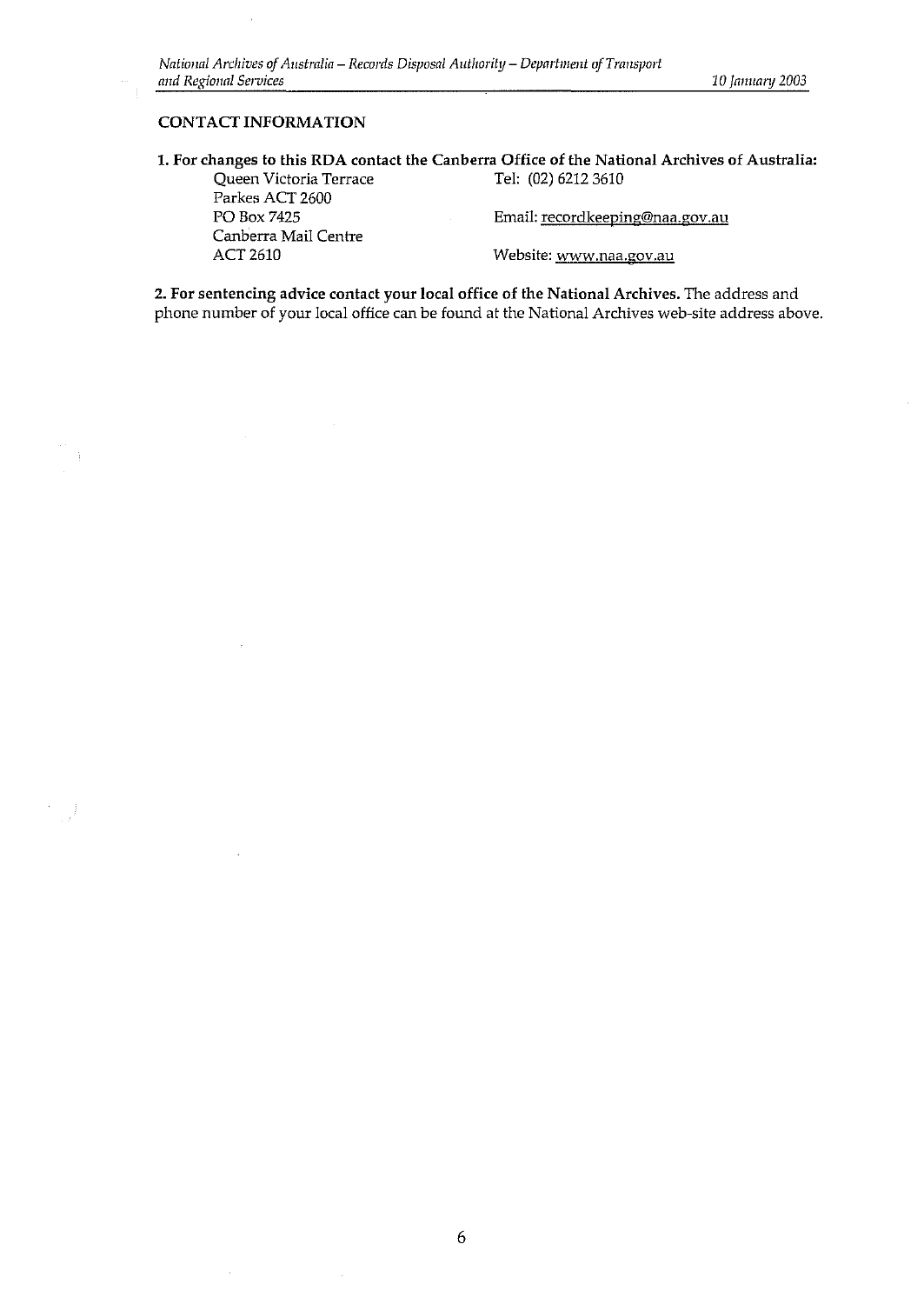#### **RDA Job** No *2001/699*

#### **AUTHORISATION**  RECORDS DISPOSAL AUTHORITY

Person to whom notice of authorisation is given:

The Secretary Department of Transport and Regional Services

| <b>Purpose:</b> | AUTHORISES ARRANGEMENTS FOR THE DISPOSAL OF<br>RECORDS IN ACCORDANCE WITH SECTION 24(2)(b) OF<br>THE ARCHIVES ACT 1983                                                                                |  |
|-----------------|-------------------------------------------------------------------------------------------------------------------------------------------------------------------------------------------------------|--|
| Appheahon:      | Records relating to the railways in South Australia and the<br>Northern Territory which were recorded and controlled by the<br>Department of Transport and Regional Services and its<br>predecessors. |  |

This authorisation applies to only the disposal of the records described on the authority in accordance with the disposal action specified on the authority.

Authorising Officer, National Archives of Australig

Kathryn Swan Acting Director, Recordkeeping Implementation Date of Issue

10 January 2003

Date of Amendment

**Expiry Date**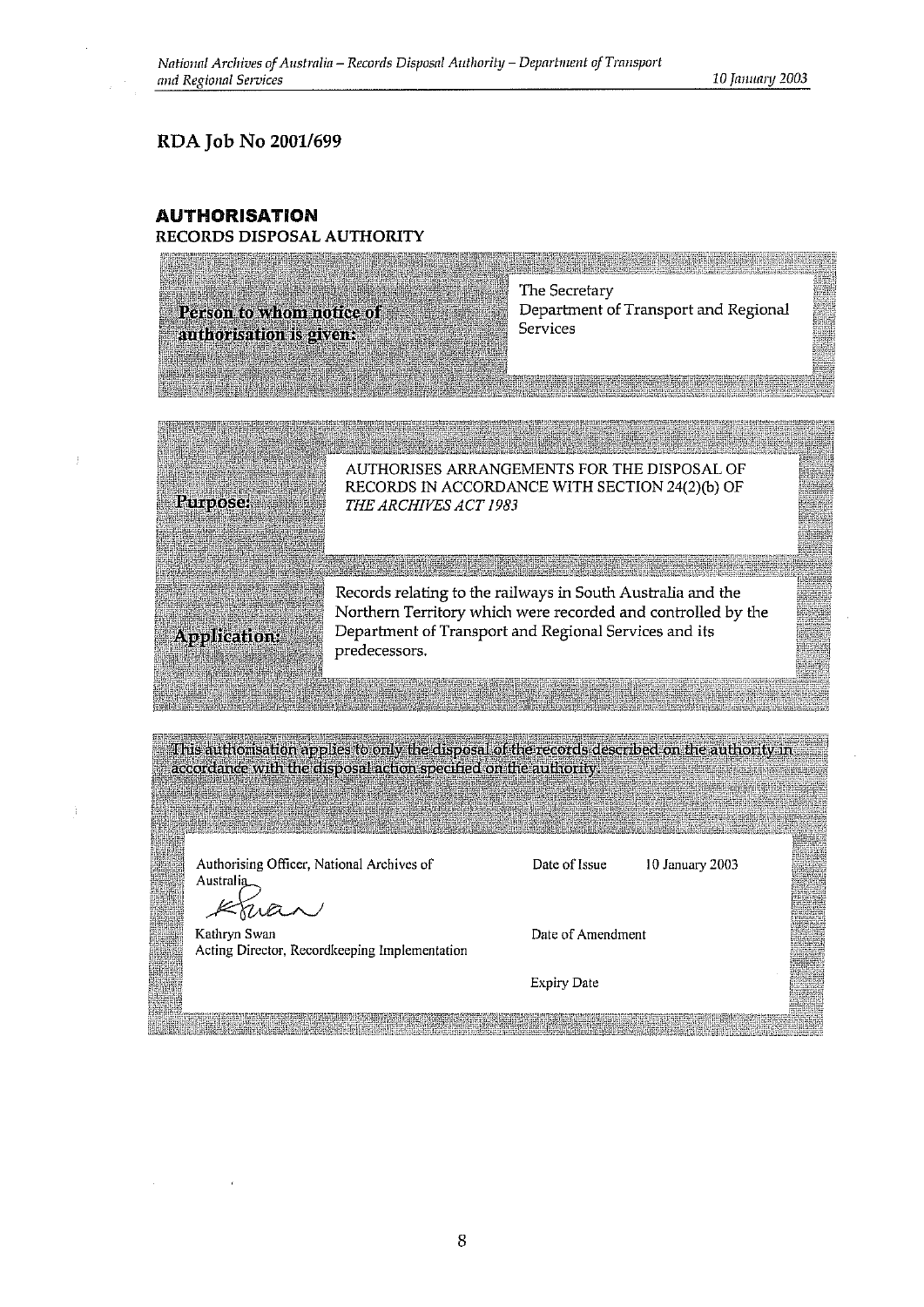#### **CONDITIONS ATTACHED TO THIS DISPOSAL AUTHORITY**

The Department of Transport and Regional should ensure that the conditions attached to this Disposal Authority are carried out in agreement with State Records South Australia.

This Disposal Authority covers the transfer of custody and ownership of records relating to railways in South Australia and the Northern Territory to State Records South Australia *(State Records).* 

These records must have been identified as suitable for transfer by the Department of Transport and Regional Services *(the Department)* and the National Archives of Australia *(the National Archives).* 

#### Conditions

Records transferred under this Authority:

- are to be stored and handled in a manner that will promote their preservation;
- are to be stored and handled in a manner that will promote continuing fair and equitable access to them by all;
- are to be made available to the public at the age of 30 years, or sooner if this is appropriate, unless there is a demonstrable need for specific exemption for a longer period;
- which are under 30 years old may temporarily be transferred into the custody of *the Department* for a period of time and for a fee to be determined by *State Records* in consultation with *the Department*;
- which are over 30 years old may be viewed by *the Department* on the premises of *State Records*  upon terms agreed to between *the Department* and *State Records;*
- which are 30 years old may be copied in lieu of inspection on premises with a fee to be determined by *State Records* in consultation with *the Department;*
- are not to be destroyed, altered (except for their ultimate preservation), or otherwise disposed of without the written approval of *StateRecords, the Department* and *the National Archives.*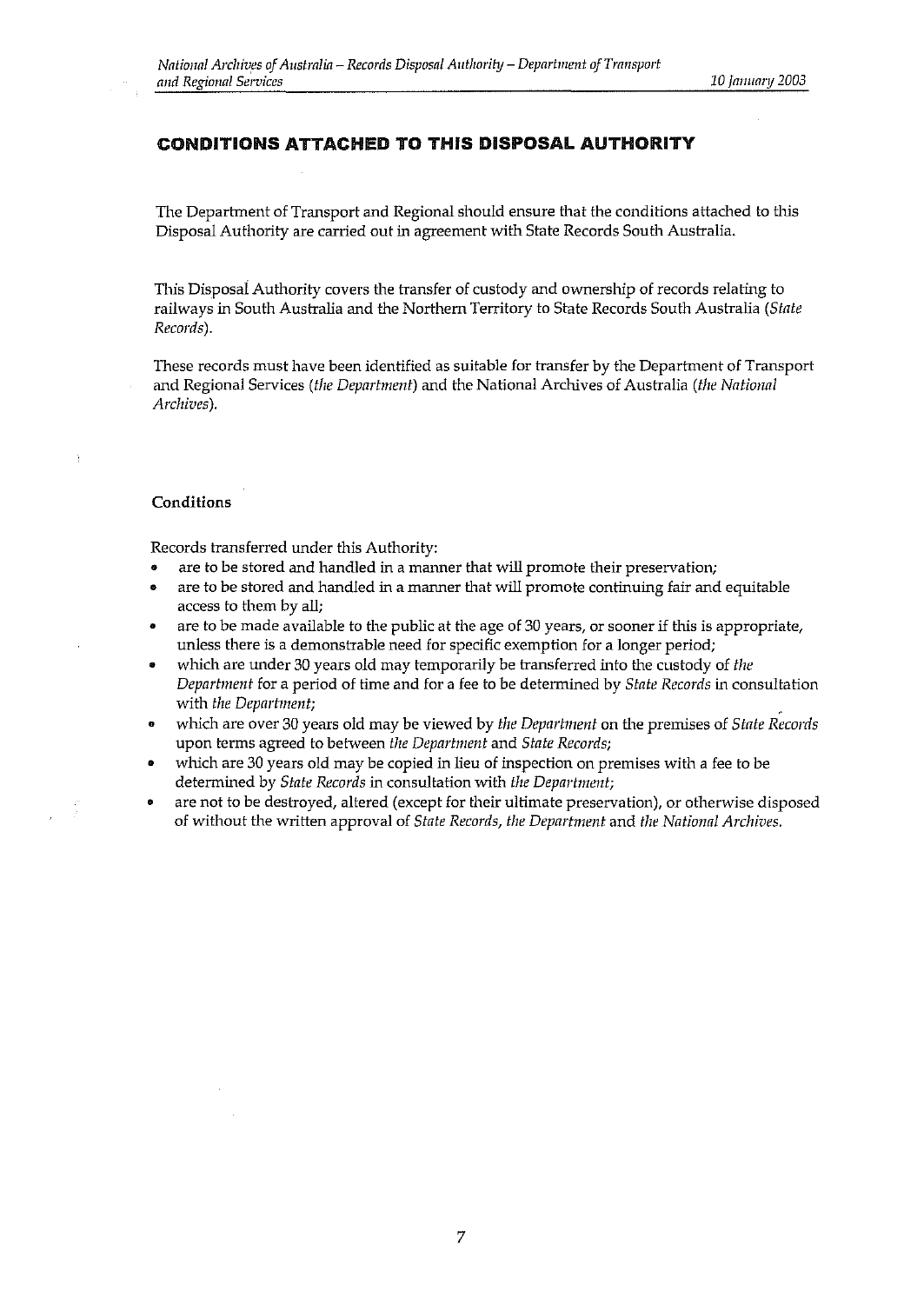### **RAILWAY ADMINISTRATION**

#### **General Administration**

Records relating to the general administration of the former colonial/State railways in South Australia and the Northern Territory.

Ť

## **Entry** Description of Records Disposal Action **Disposal Action**<br> **Brand Book Conducts:** Disposal Action **Disposal Action**

- 
- equipment and stores<br>• establishment
- 
- financial management
- fleet management<br>• government relatio
- government relations
- industrial relations
- information management
- legal services
- occupational health and safety (OH&S)
- personnel<br>• property m
- property management<br>• publication
- publication
- staff development
- strategic management
- technology and telecommunications

the custody and ownership of which the National Archives of Australia and the Department of Transport and Regional Services agree to transfer to State Records South Australia.

(Date Range: to 1997)

Transfer custody<br>and ownership to • community relations and ownership<br>• equipment and stores and ownership to the equipment and stores • establishment **South** Australia.